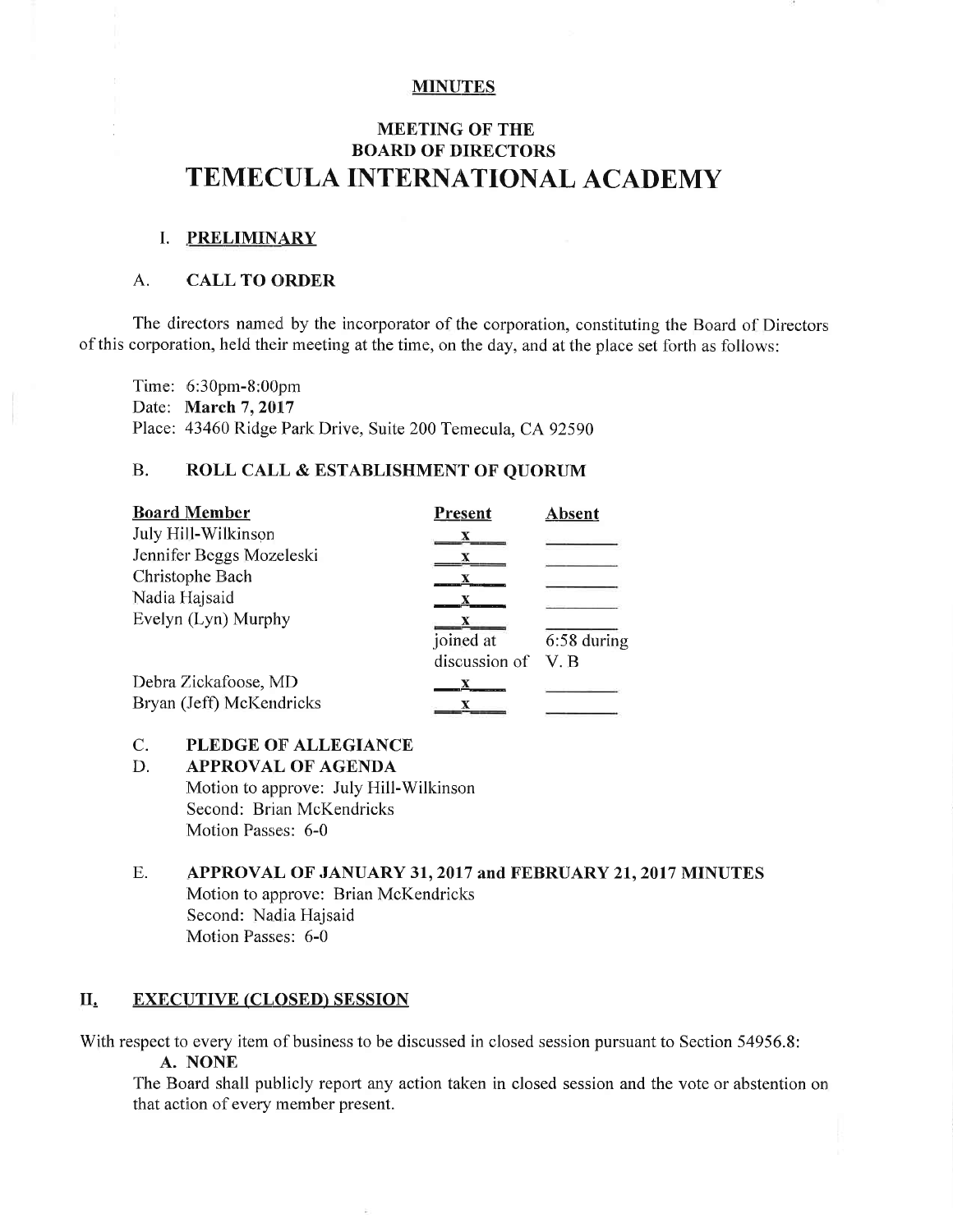### III. COMMUNICATIONS

### A. ORAL COMMUNICATIONS NONE

ORAL COMMUNICATIONS: Non-agenda items: no individual presentation shall be for more than three (3) minutes and the total time for this purpose shall not exceed fifteen (15) minutes. Ordinarily, Board members will not respond to presentations and no action can be taken due to California's public meeting laws. However, the Board may give direction to staff following a presentation

### IV. CONSENT ITEMS

All matters listed under the consent agenda are considered by the Board to be routine and will be approved/enacted by the Board in one motion in the form listed below. Unless specifically requested by a Board member or a member of the public to be removed from the Consent Agenda for discussion, there will be no discussion of these items prior to the Board votes on them. The President recommends approval of all items on the consent agenda.

A. NONE

### V. ITEMS SCHEDULED FOR DISCUSSION, UPDATE AND/OR ACTION

A. DISCUSSION AND UPDATE REGARDING RIVERSIDE COUNTY APPEAL PROCESS, BOARD VOTE, PETITION APPROVAL - update on the final RCBE vote and approval of Temecula International Academy charter for a 5 year authorization to serve students in the TVUSD

Tuition free – can enroll students from anywhere in the state

B. DISCUSSION AND APPROVAL OF MOU WITH RIVERSIDE COUNTY OFFICE OF EDUCATION FOLLOWING APPROVAL - Review MOU, agree to 2 main tenets put forth by County and how ties to being open for enrollment

No requirement to attend a certain number of RCOE board meetings

2 Tenets prior to enrolling students in database (possible I or 2 other TBD)

Certificate of occupancy if not using prop 39 facility

Special education services -- must be engaged with SELPA -- we have application with El Dorado with capacity hearing likely March  $30 - if$  it does not go through, options to go to district or RCOE, but advised to go through RCOE

Possibility that RCOE will require specific reporting software (Galaxy)

Motion: Nadia and Debra will review and research tenets and components of MOU before approval and signature Motion to approve: Brian McKendricks Second: July Htill-Wiilkinson Motion Passes: 7-0

### C. DISCUSSION OF ACTION PLAN FOLLOWING RIVERSIDE COUNTY APPROVAL -Posting of Principal Job Description, Filing documents and completing outstanding applications

based on STATUS of NOTICE OF APPROVAL

Notice of approval required to move forward -- should have next week.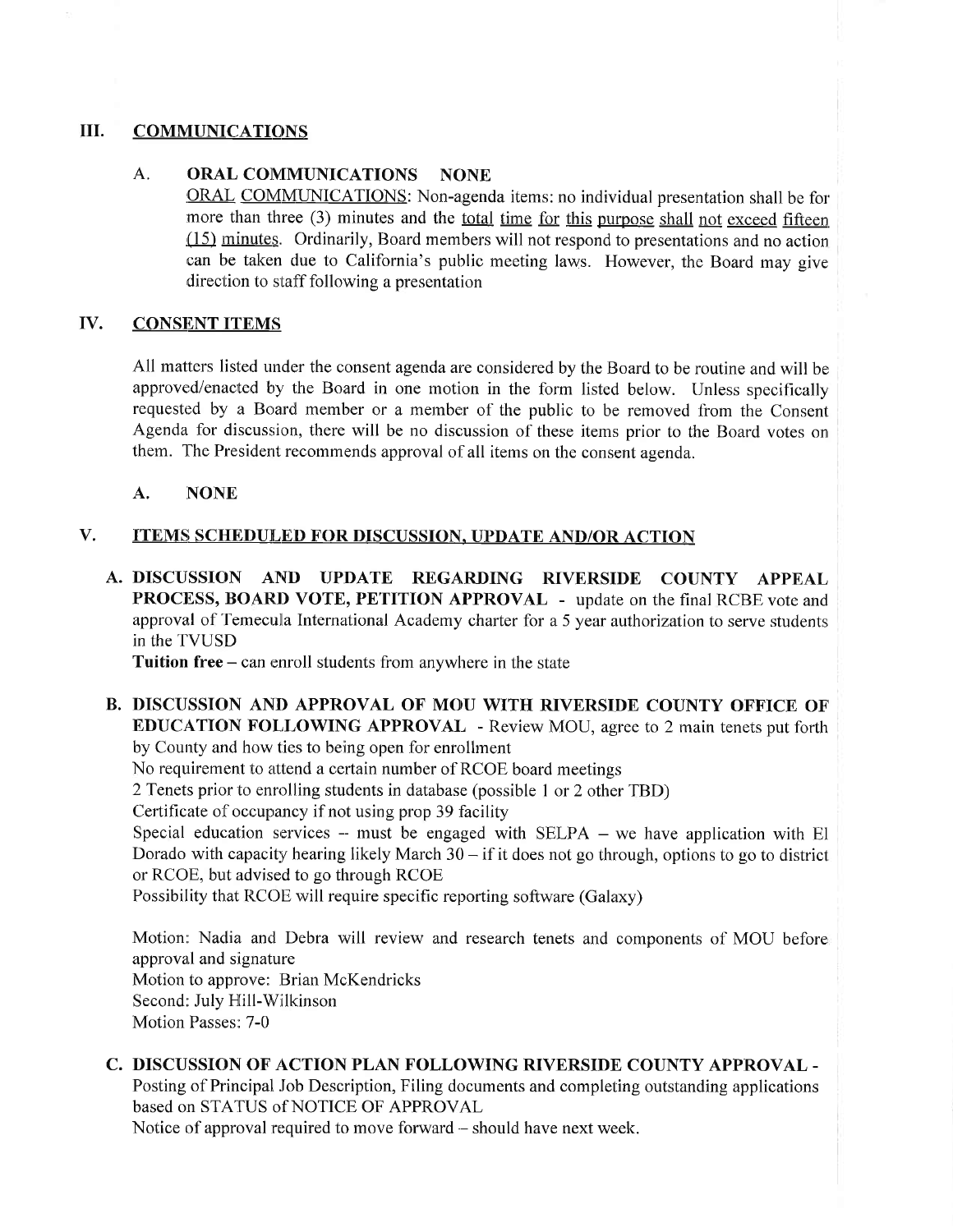JHW contacted Ed-Join, current posting for charter principal in San Diego, so we can look at that Ed-Join access \$750 for year Between March and July approximately \$5250 is needed for start-up costs for attorneys, SELPA, and other services. This will likely come from donations from community, families, board. Action Item: Board members have secured funding for specific targeted donations to raise needed funds for start-up costs during March  $-$  July, 2017 Motion to approve: Christophe Bach Second: July FIill-Wilkinson Motion Passes: 7-0

### D. DISCUSSION AND ACTION REGARDING CHARTER ASSET MANAGEMENT LOAN

follow up with Approval documents to engage in outlined contract to see rates, repayment options

Need CDS code from state to get CDE loan – state board meets in July (still trying to get on May agenda) and should take 2-3 weeks to receive code  $-$  CDS code is also needed for grant  $-$  if cannot get on board May agenda, CAM (Charter Asset Mgmt.) charter school loan option \$250,000 loan, but this is possibly best option given the CDE loan timeline

Motion to review CAM loan option and process all needed documents for loan application  $$ interest rate is determine upon application submission Motion to approve: Brian McKendricks Second: July Hill-Wilkinson Motion Passes: 7-0

E. DISCUSSION AND ACTION on SCHOOL FACILITIES - PROP 39 FACILITIES PROPOSAL FROM THE DISTRICT AND COMMERCIAL FACILITIES updates. Facilities letter for shared elementary school space out by March 8th, expected counter from District before April 1st.

Asking to occupy August 1 and extension for 2 years – site visit requested

Motion: Proceed with contracting with district based on response from letter  $-$  will accept one year only if that is the only option Motion to approve: Iuly Hill-Wilkinson Second: Christophe Bach Motion Passes: 7-0

- DISCUSSION AND ACTION on SELPA APPLICATION(S) EL DORADO CIIARTER F.SELPA- discussion of consulting for 2 hrs with SELPA Specialist and TIA team members prior to possible capacity hearing No action  $-$  consultant did not agree to this
- G. DISCUSSION AND UPDATE ON PCSG GRANT APPROVAL next steps after charter approval eligibility deadline, allocation timing and impact Need CDS code to get funds - funds can possibly be used for lease costs
- H. DISCUSSION AND PRESENTATION with OVERVIEW FISCAL PLAN JULY 1-NOV 1 2017 - review key timeline for CDE, PCSGP, ADA funding Nadia reviewed draft budget for July - December 2017 Unknown costs still: Utilities, Curriculum, Back office services, Marketing, Misc. Jeff will research best cost options for covering office/classroom tech needs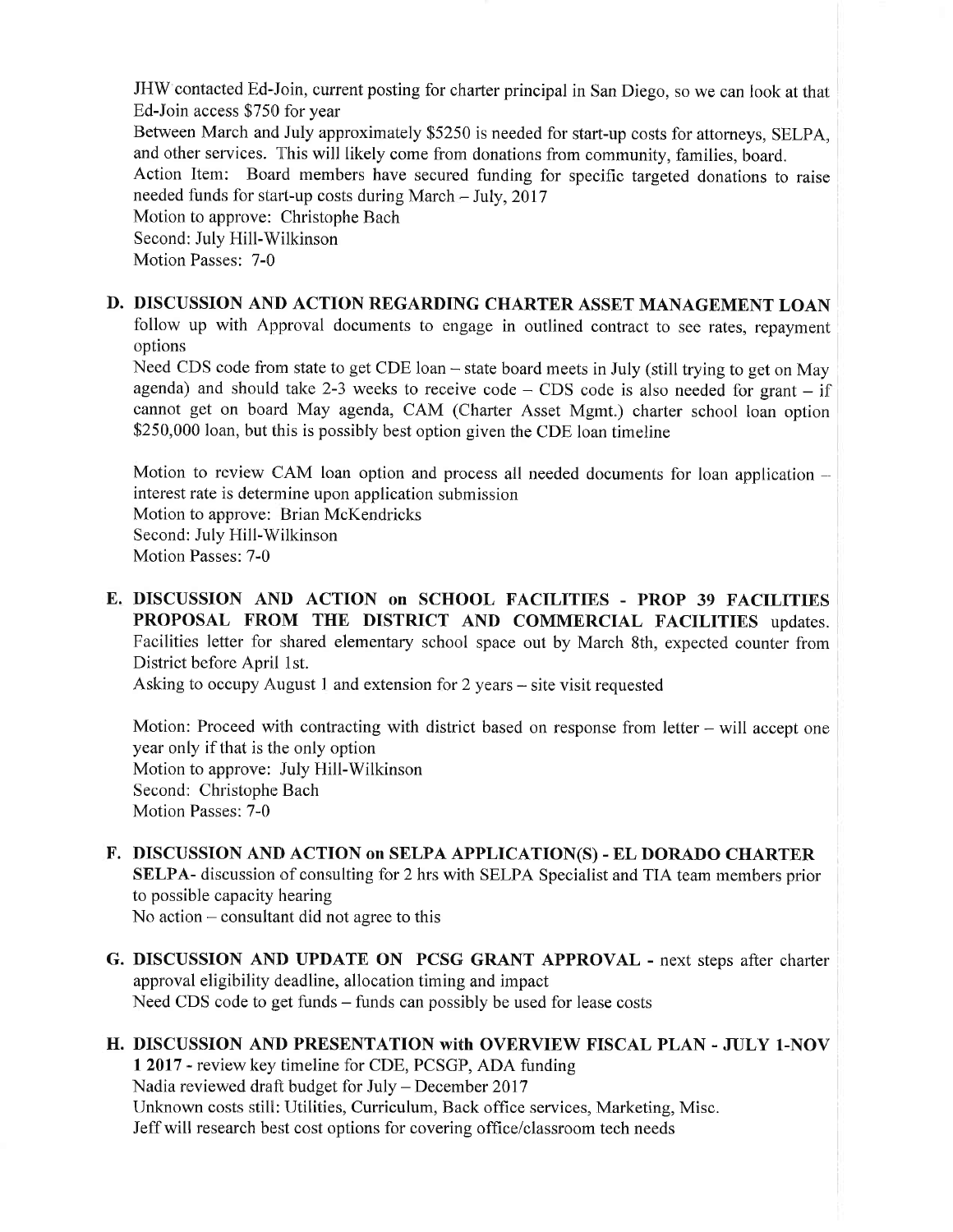Debra will research all facilities costs and other possible negotiations (payment of lease terms) Debra will have the facilities contract reviewed with attorney and Lyn will be part of that conversation

L DISCUSSION AND ACTION PLAN ON ENROLLMENT YEAR I - Enrollment roll out, marketing, forms, dates of open enrollment, form distribution and collection, lottery dates, key parent questions, facility information

Electronic enrollment applications are allowed and applications are date-stamped and added to spreadsheet

As many enrollment periods as needed, response deadlines for the enrollment periods must be specified

 $1<sup>st</sup>$  open enrollment scheduled for March 15 commencing at 7:00pm and concluding at 10:00am on March l6 (advertised on website), if response exceeds allowable enrollment, lottery to take place on March 23 / if enrollment is not full, then

 $2<sup>nd</sup>$  open enrollment (April 10-15, targeted based on open spots)

Lottery, if necessary (April 22 location TBD)

For on-going enrollment for subsequent years, enrolled/returning students 1<sup>st</sup> priority and then siblings of those students, then lottery (no more than 10% can come from founding families), Looking at CCSA for best practices for bringing diversity to your school

Motion to cap enrollment: Kindergarten 22 students  $1<sup>st</sup>/2<sup>nd</sup>$  combo, currently 22, but move to increase to 25 students total (13 1<sup>st</sup> grade / 12 2<sup>nd</sup> grade) 3rd 25 students  $4<sup>th</sup>/5<sup>th</sup>$  combo 25 students total (12  $4<sup>th</sup>$  grade / 13  $5<sup>th</sup>$  grade)  $6<sup>th</sup>$  25 students Motion to approve: July Hill-Wilkinson Second: Lyn Murphy Motion Passes: 7-0

J. DISCUSSION AND COMPLETION OF FORM 700s, ACTION TO SUBMIT BY APRIL 1,2017

Board completed and submitted forms

- K. DISCUSSION AND OVERVIEW OF LCAP AND ACTION TO ESTABLISH ADVISORY GROUP FOR LCAP -group comprised of 2 members to work and focus on LCAP due July 1. 2017 to the County TABLED
- L. DISCUSSION AND ACTION FINANCE COMMITTEE MEETING DATES APRIL -SEPT 2017 - confirm committee members, chair, adopt Brown Act, open meeting dates TABLED

# VI. CONCLUSION OF THE MEETING

- A. ADDITION OF ITEMS TO FUTURE AGENDA
	- a. updates Prop 39, SBE date, hiring
	- b. Marketing, uniform, logo
- B. BOARD COMMENTS